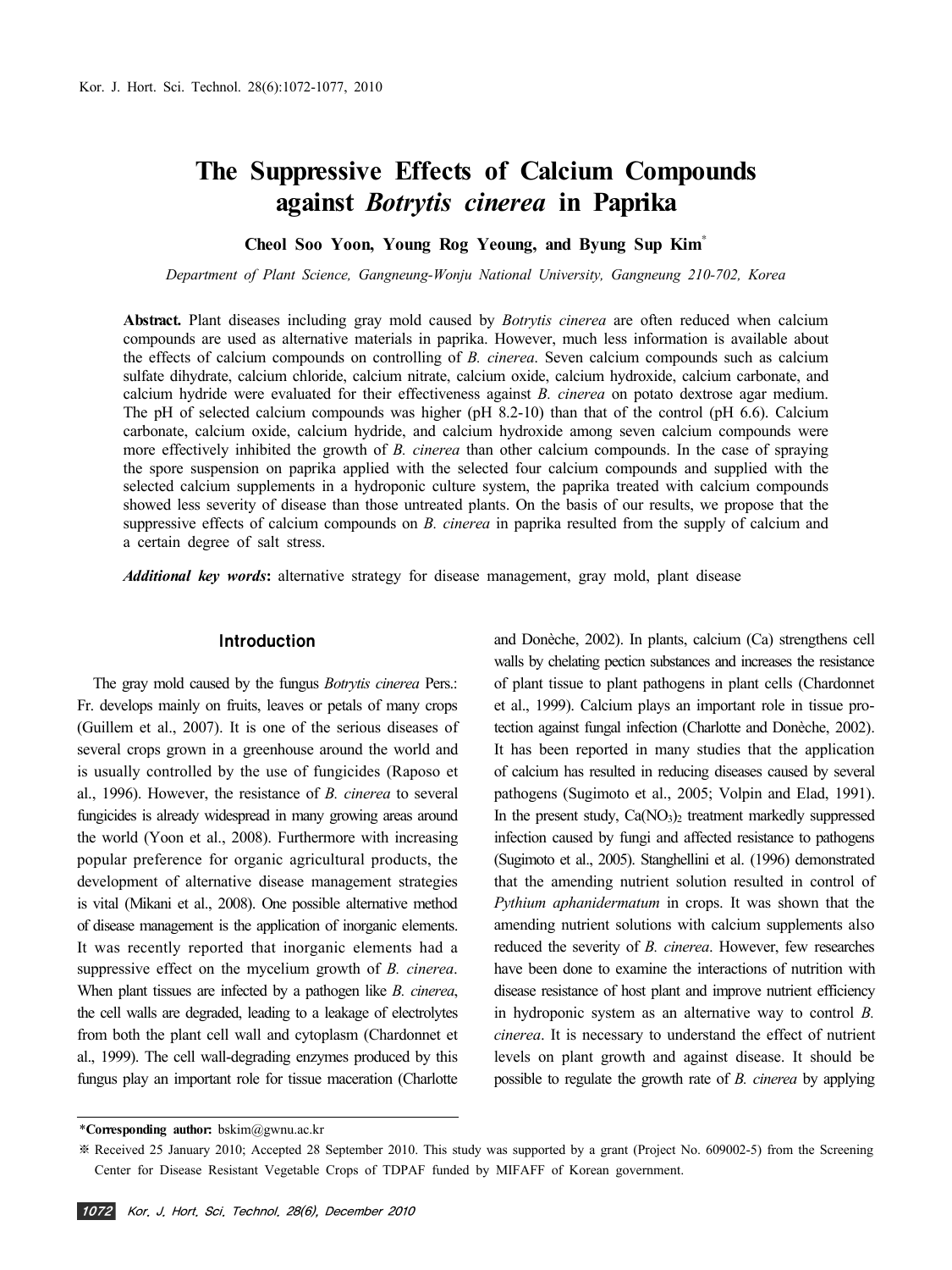calcium compounds or using them in the nutrient solutions.

The first objective was to study the ability of calcium compounds to enhance the control activity against *B. cinerea* on potato dextrose agar (PDA) media containing calcium compounds as well as the infection of paprika plants by *B. cinerea*. The second objective was to examine the responses of the amending nutrient solutions with calcium supplements against *B. cinerea* during the periods of occurrence on paprika grown in nutrient solutions.

## Materials and Methods

## Isolates of B. cinerea from paprika

During gray mold epidemic months between August and November in 2007, isolates of *B. cinerea* were obtained from diseased leaves, stems and fruits of paprika collected from Gangwondo, Korea. *B. cinerea* was isolated by placing fragments of diseased leaves, stems and fruits on potato dextrose agar (PDA) amended with 100  $\mu$ g·mL<sup>-1</sup> of streptomycin. Tips of mycelia which were grown from infected tissue samples were transferred to fresh PDA medium and then incubated at 20℃. Each isolate was maintained at 20℃ on PDA slants and fresh subcultures were made when necessary.

#### Mycelial inhibition effects of calcium compounds

Seven calcium compounds (calcium sulfate dihydrate, calcium chloride, calcium nitrate, calcium oxide, calcium hydroxide, calcium carbonate, and calcium hydride) were used to evaluate their efficacy against *B. cinerea* on PDA media containing calcium compounds (concentration: 3.3  $g \cdot L^{-1}$ ), on which mycelia disks of *B. cinerea* were inoculated. One week after incubation, the diameters of the colonies were measured. The pH of each calcium compound was measured using a pH meter (Multi 340i, Mettler Toledo, Germany). All tests were replicated three times.

#### Seedling test

Two cultivars of paprika ('Cupra' and 'Boogie') grown in pots with a diameter of 12 cm for 6 weeks were treated with each calcium compound solution (concentration: 3.3)  $g \cdot L^{-1}$ ) and soaked fully as the method of foliage spray one time before inoculation. We used the *B. cinerea* isolate obtained

from paprika in Gangwon province and then plated on petri dishes with PDA medium and incubated them for 3 weeks at 20℃. The resulting suspension was filtered through two layers of cotton gauzes. The concentration of *B. cinerea* in spore suspension was adjusted to  $12.5 \times 10^6$  conidia/mL by counting with a hemocytometer. Only the fully expanded leaves and stems from each plant were inoculated with 50 mL of the suspensions using a low-pressure sprayer. Then all the seedlings of paprika were moved into a limited room and covered with plastic bag to keep a humid condition. We observed the disease symptoms every day after inoculation and then assessed them as the following disease index:  $0 =$  no disease,  $1 =$  disease occurred  $\leq 10\%$ ,  $2 =$  disease occurred 10-30%,  $3 =$  disease occurred 30-60%,  $4 =$  disease occurred  $\leq 60\%$ ,  $5 =$  disease occurred  $\leq 80\%$ .

#### Nutrient solutions for hydroponic culture

The nutrient solutions were followed by the Horticultural Research of Areum (Table 1). Post-transplanted seedlings were put into the slab ( $15 \times 90$  cm) and were grown under a hydroponic culture system in the greenhouse. Each nutrient solution was irrigated three times a day (each time supplying nutrient solutions with 100 mL) for six weeks. Also, programmable timers were used to schedule irrigation length and frequency (Agro. 3000, Namgyeong, co., Korea). The pH of the nutrient solution was maintained between 5.7-6.3 using  $HNO<sub>3</sub>$  solution.

#### Greenhouse experiments with amending nutrient solutions

The seeds of paprika ('Cupra' and 'Boogie') were sown in 240 cell-trays (Mifko Co., Korea) at the greenhouse, on 6 February, 2008. After sprouting, seedlings were transplanted into the rockwool (10  $\times$  10 cm, Mifko co., Korea) on 16 March, 2008. Thereafter, seedlings were managed in the same manners as described previously and the standard nutrient solution was amended with the selected four calcium compounds, which were diluted 10 times more than the containing of calcium compounds on PDA media, separately and supplied each nutrient system line for one month, especially in the period of occurrence of *B. cinerea* between September and October in 2008, as an alternative method to control of *B. cinerea*. To measure the pH of each amending nutrient solution,

**Table 1.** The composition of standard nutrient solutions to grow paprika plants.

| Nutrient solution | 7∖1- ∎<br>$(m$ eq $\cdot$ L<br>lons |  |                                 |           |                 |                                 |           |  |
|-------------------|-------------------------------------|--|---------------------------------|-----------|-----------------|---------------------------------|-----------|--|
|                   | NH <sub>4</sub>                     |  | $\mathsf{C}_{\mathbf{2}}$<br>∪d | $Mg^{+*}$ | NO <sub>3</sub> | $\overline{\phantom{a}}$<br>OU4 | $H_2PO_4$ |  |
| Standard          | .                                   |  | 4.5                             | 3.0       | 16.1            | د.ء                             | .         |  |

z treatment solution contained equal concentration of micronutrient (meq・L-1): Fe-EDTA; 1.08, MnSO4・H2O; 0.17, ZnSO4・7H2O; 0.15, H<sub>3</sub>BO<sub>3</sub>; 0.22, CuSO<sub>4</sub> · 5H<sub>2</sub>O; 0.02, Na<sub>2</sub>MoO<sub>4</sub>2H<sub>2</sub>O; 0.01.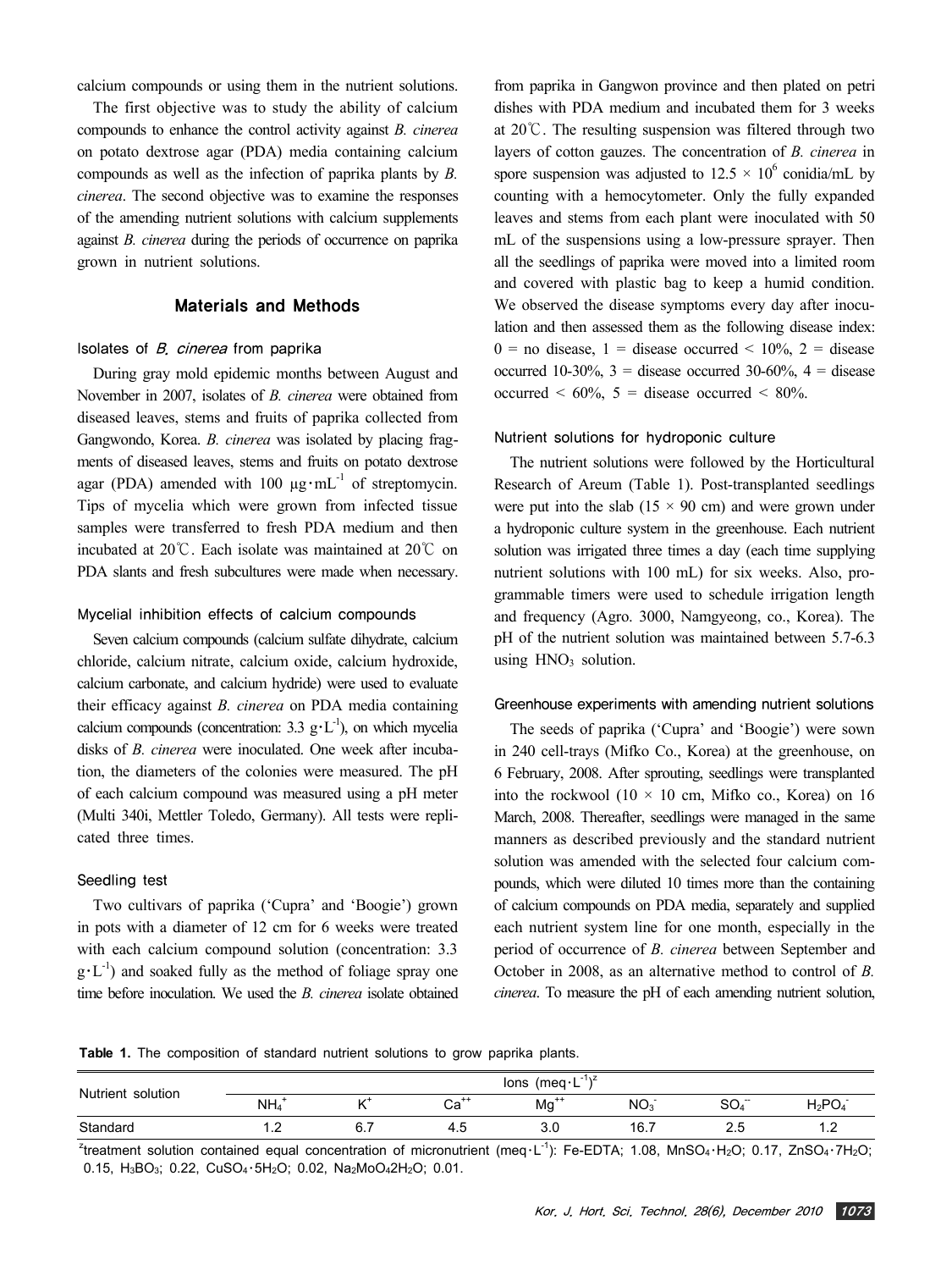we used the portable pH meter (Argus, Sentron, Netherlands) and tried to maintain between  $5.7-6.3$  using  $HNO<sub>3</sub>$  solution. The concentration of spore suspension was adjusted as 1.09  $\times$  10<sup>6</sup> conidia/mL by using a hemocytometer. Only the fully expanded leaf and stem from each plant was inoculated with 50 mL of the suspension using a low-pressure sprayer. All of the treatments were applied as post-inoculation foliar sprays into plants on the 25th of October and arranged in a randomized block design with 10 replicate plants per treatment. Three replicates were performed per treatment. The existing disease for each infected site per plant was measured one month later, on the 25th of November in 2008. Data on the occurrence of disease (%) of plants per treatment was analyzed.

## Data analysis

All of the data was analyzed by analysis of variance, and mean separation done with Duncan's multiple range test (DMRT) at  $P = 0.05$  using Statistical Analysis System (SAS, 2003, Institute Inc., Cary, NC, USA) and figure program (Sigma Plot 2001, Phil Science Co., Korea).

## Results

#### Effects of calcium compounds against B, cinerea on PDA

In the results of the experiment which evaluated the effect of calcium compounds on PDA media, the mycelial growth rates of *B. cinerea* on PDA containing different calcium compounds are shown in Fig. 1. Among them, on the PDA media containing calcium carbonate, calcium oxide, calcium hydride and calcium hydroxide, the colony sizes of mycelium of *B. cinerea* were reduced significantly. However, calcium hydride was a little dangerous when it was mixed with water. Therefore, instead of using calcium hydride, it was determined that calcium nitrate was one of the selected calcium compounds to compare other calcium compounds.

## Suppressive effects of selected calcium compound solutions on B. cinerea

The effect of calcium on disease severity in 'Cupra' and 'Boogie' are summarized in Table 2. According to the results of the disease rates, the seedling plants treated with calcium compound solutions occurred less than those of the control. Among them, the solutions of calcium hydroxide and calcium carbonate were more suppressive than others in 'Cupra' (Table 2).

#### The analysis of pH

According to the results of the pH of selected calcium compounds, the pH of selected calcium compounds were higher (pH 8.2-10) than that of control (pH 6.6) as shown in Fig. 2. Among them, calcium oxide (pH 12.34) and calcium hydroxide (pH 12.27) were over pH 12.0. The treatment of



**Fig. 1.** Comparison of colony size (mm) treated with different calcium compounds to control *B. cinerea* on PDA media at 3 days after inoculation. Control: Potato dextrose agar (PDA) media, T1: control + calcium sulfate dehydrate, T2: control + calcium nitrate, T3: control + calcium chloride, T4: control + calcium carbonate, T5: control + calcium oxide, T6: control + calcium hydride, T7: control + calcium hydroxide.

|                   |              | Grades of B. cinerea <sup>z</sup> disease (0-5) |                   |        |  |
|-------------------|--------------|-------------------------------------------------|-------------------|--------|--|
| Treatments        | Boogie       |                                                 | Cupra             |        |  |
|                   | 2 days       | 3 days                                          | 2 days            | 3 days |  |
| Calcium nitrate   | 1.08 $b^{y}$ | 2.24 b                                          | 2.31 a            | 3.70a  |  |
| Calcium oxide     | 1.62 b       | 2.90 <sub>b</sub>                               | 2.06a             | 3.06a  |  |
| Calcium hydroxide | 1.21 b       | 2.36 <sub>b</sub>                               | 0.86 <sub>b</sub> | 2.12 b |  |
| Calcium carbonate | 1.31 b       | 2.40 <sub>b</sub>                               | 0.20 <sub>b</sub> | 2.22 b |  |
| Control           | 2.42a        | 4.00 a                                          | 2.50a             | 3.62a  |  |

**Table 2.** Effects of calcium compound treatments of paprika seedlings in 2 days and 3 days after inoculation of gray mold.

z Disease severity: 0 = no disease, 1 = disease occurred < 10%, 2 = disease occurred 10-30%, 3 = disease occurred 30-60%,  $4 =$  disease occurred < 60%,  $5 =$  disease occurred < 80%.

y Mean separation within columns by Duncan's multiple range test *P* = 0.05.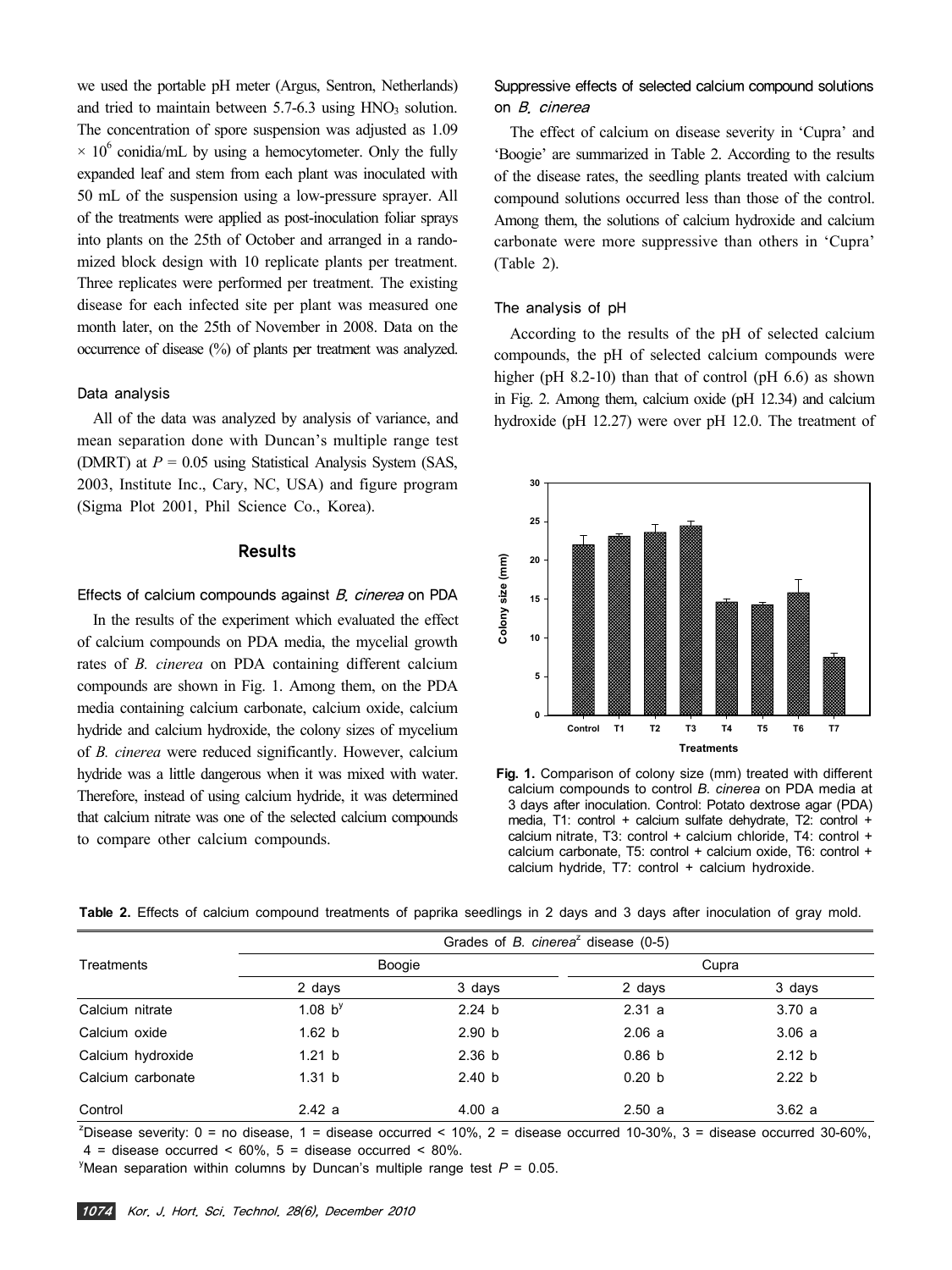

**Fig. 2.** Comparison of pH of selected calcium compound solutions. Control: Distilled water, T1: calcium nitrate, T2: calcium oxide, T3: calcium hydroxide, T4: calcium carbonate.

calcium hydroxide was significantly higher than others in comparison of colony size (mm) on PDA media containing seven calcium compounds in Fig. 1 and comparison of seedling test in Table 2. The results showed that the increased pH of calcium compounds was more effective to inhibit the growth of *B. cinerea* than the lowered pH of calcium compounds.

#### Greenhouse experiments with amending nutrient solutions

The results of greenhouse experiments with amending nutrient solutions adding selected calcium supplements; calcium oxide, calcium hydroxide, calcium carbonate and calcium nitrate are shown in Fig. 3. As shown in the calculations of disease occurrence (%) in this experiment, similar results were obtained in experiments that evaluate the effect of calcium application



**Fig. 3.** Disease suppressive effect against gray mold according to the treatments of calcium compound solutions. Control : Standard nutrient solution, T1: control + calcium nitrate, T2: control + calcium oxide, T3: control + calcium hydroxide, T4: control + calcium carbonate.

on disease severity in 'Cupra' and 'Boogie'. The greatest decrease in disease occurrence was recorded in the calcium oxide treatment, which showed 0% disease incidence in 'Cupra' and 'Boogie', respectively, compared with control (standard nutrient solution) as 66.7% and 70.0% in 'Cupra' and 'Boogie', respectively. The disease occurrence of the plants grown in calcium hydroxide showed 20% and 40% in 'Cupra' and 'Boogie'; also, the disease occurrence of the plants grown in calcium carbonate were presented as 20% and 0% in 'Cupra' and 'Boogie', respectively. With the exception of plants grown in calcium nitrate as comparison, the disease occurrence was 60% and 56.7% between 'Cupra' and 'Boogie', respectively.

#### **Discussion**

For the purpose of this investigation, we assessed the mycelial growth of *B. cinerea* occurring in paprika plants, depending on different calcium compounds on PDA media, together with the role of calcium for controlling *B. cinerea*. Our data showed that the colony sizes of *B. cinerea* were reduced in comparison with the control (PDA media) without calcium compounds in Fig. 1. Although these results were based on *in vitro* assays, it was likely that similar results could occur in the fruit if free calcium ions were present. As shown in Fig. 2, the solutions of calcium hydroxide and calcium carbonate were more suppressive than any others between 'Cupra' and 'Boogie'. The developments of disease, by passing time, were more processed than expected. Due to the high concentration of spores and the humid conditions in the plastic covered pots, the occurrence of disease of *B. cinerea* was accelerated. The picture was not shown but the spores of *B. cinerea* by the treatment of calcium carbonate, calcium hydroxide and calcium nitrate were changed more than those of the control, similar to results of when we controlled *B. cinerea* using dicarboximide fungicide. However, the mechanism by which calcium compounds inhibit fungal spore germination and germ tube elongation was not known. One mechanism by which  $Ca^{2+}$  is known to reduce decay is by stabilizing the host cell wall and thus reducing maceration by cell wall degrading enzymes produced by fungal pathogens. According to the results of the measured pH of each calcium compound as shown in Fig. 2, the pH of the calcium compound solution correlated with colony size and disease severity in Fig. 1 and Table 2.

This study demonstrated that applications of a few calcium compound solutions have the ability to reduce the severity of *B. cinerea* on paprika. The effects of applying calcium before and after inoculation of *B. cinerea* will be studied to determine whether the longer calcium stays in the plants will lessen the disease percentage or not. Improved control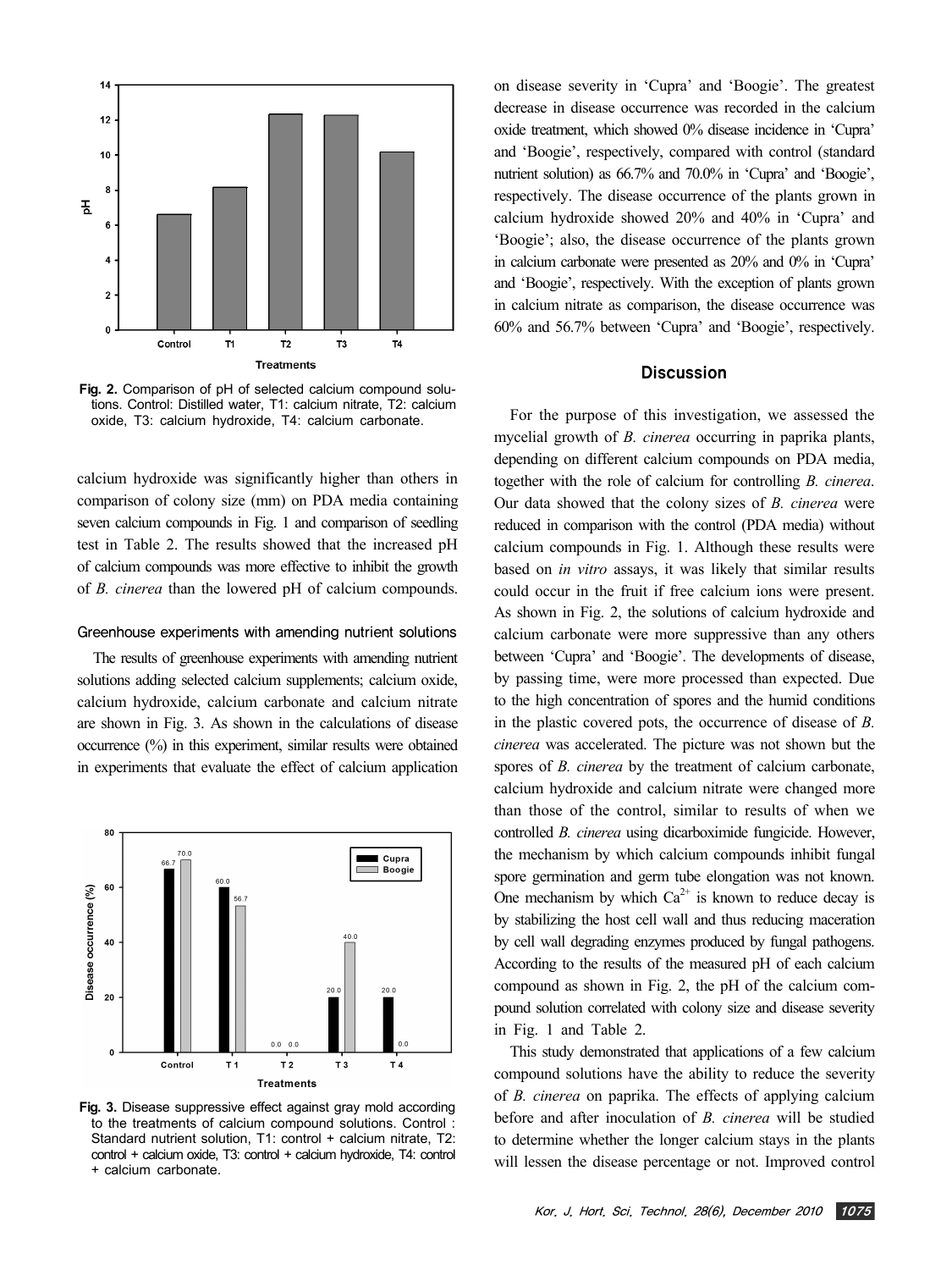of *B. cinerea* by combinations of calcium salts was reported by the addition of calcium salts to cell suspensions in better control of *B. cinerea* on plants (McLaughlin et al., 1990). These results indicate that mechanisms of osmotic pressure may be involved in improving inhibition of infection by *B. cinerea*. We observed myceliar inhibition of *B. cinerea* on PDA media as well as inhibition of *B. cinerea* on seedling plants, which may be due to direct contact with the fungus or by drying of the moisture on leaf surface, thus inhibiting the disease development.

The results of greenhouse experiments show that by amending nutrient solutions and adding selected calcium supplements in Fig. 3, the disease of *B. cinerea* in paprika grown in nutrient solutions occurred less. These results support the notion that the use of calcium compounds as growth media reduces disease in aerial parts of plants attacked by foliar pathogens (Guillem et al., 2007). According to the study of Wojcik and Lewandowski (2003), foliar treatment with  $CaCl<sub>2</sub>$  led to foliar Ca increases and was effective against *Botrytis* strawberry leaves and fruits. Moreover, Elad et al. (1993) reported that *Botrytis* incidence in cucumber was reduced to 50% when Ca supplements were applied to the growth media. However, the relatively high pH of the calcium compounds could have interfered with nutrient uptake. Even though the amending nutrient solutions including calcium compounds were diluted to supply paprika for one month, paprika plants and fruits from high concentration of calcium treatments wilted at the beginning of irrigation. So, regulation of the pH of amending nutrient solutions when applied to calcium compounds in hydroponic as an alternative method to control plant disease must be considered.

Whatever the mechanism may be, calcium is inexpensive, safe, and more acceptable than fungicide in organic agriculture. The results suggest that calcium compounds have the potential to control *B. cinerea* under greenhouse conditions. It is necessary to determine effective levels of calcium for disease suppression in the field or in the nutrient solutions. Moreover, further research is needed on the central role of the mechanisms involved in disease reduction to the application of calcium.

## Literature Cited

- Chardonnet, C.O., C.E. Sams, and W.S. Conway. 1999. Calcium effect on the mycelial cell walls of *Botrytis cinerea*. Phytochem. 52:967-973.
- Charlotte, C. and B. Donèche. 2002. Purification and characterization of two isozymes of polygalacturonase from *Botrytis cinerea*. Effect of calcium ions on polygalacturonase activity. Microbiol. Res. 157:183-189.
- Elad, Y., H. Yunis, and H. Volpin. 1993. Effect of nutrition on susceptibility of cucumber, eggplant, and pepper crops to *Botrytis cinerea*. Can. J. Botany 71:602-608.
- Guillem, S., C. Eva, B. Celia, A. Mannuel, and T. Isabel. 2007. The suppressive effects of composts used as growth media against *Botrytis cinerea* in cucumber plants. J. Eur. Plant Pathol. 117:393-402.
- McLaughlin, R.J., M.E. Wisniewski, C.L. Wilson, and E. Chalutz. 1990. Effect of inoculum concentration and salt solutions on biological control of postharvest diseases of apple with *Candida* sp. J. Phytopathol. 80:456-461.
- Mikani, A., H.R. Etebarian, P.L. Sholberg, D.T.O. Gorman, S. Stokes, and A. Alizadeh. 2008. Biological control of apple gray mold caused by *Botrytis mali* with *Pseudomonas fluorescens* strains. Posthar. Biol. and Technol. 48:107-112.
- Raposo, R., J. Delcan, V. Gomez, and P. Melgarejo. 1996. Distribution and fitness of isolates of *Botrytis cinerea* with multiple fungicides resistance in Spanish greenhouses. Plant Pathol. 45:497-505.
- Stanghellini, M.E., S.L. Rasmussen, D.H. Kim, and P.A. Rorabaugh. 1996. Efficacy of nonionic surfactant in the control of zoospore spread of *Pythium aphanidermatum* in a recirculating hydroponic system. Plant Dis. 80:422-428.
- Sugimoto, T., M. Anio, M. Sugimoto, and K. Watanabe. 2005. Reduction of Phytophthora stem rot disease soybeans by the application of CaCl<sub>2</sub> and Ca $(NO<sub>3</sub>)<sub>2</sub>$ . J. Phytopathol. 153:536-543.
- Volpin, G. and Y. Elad. 1991. Influence of calcium nutrition on susceptibility of rose flowers to *Botrytis* blight. Phytophthol. 81:1390-1394.
- Wojcik, P. and M. Lewandowski. 2003. Effect of calcium and boron sprays on yield and quality of "Elsanta" strawberry. J. Plant Nutr. 26:671-682.
- Yoon, C.S., E.H. Ju, Y.R. Yeoung, and B.S. Kim. 2008. Survey of fungicide resistance for chemical control of *Botrytis cinerea* on Paprika. J. Plant Pathol. 24:447-452.